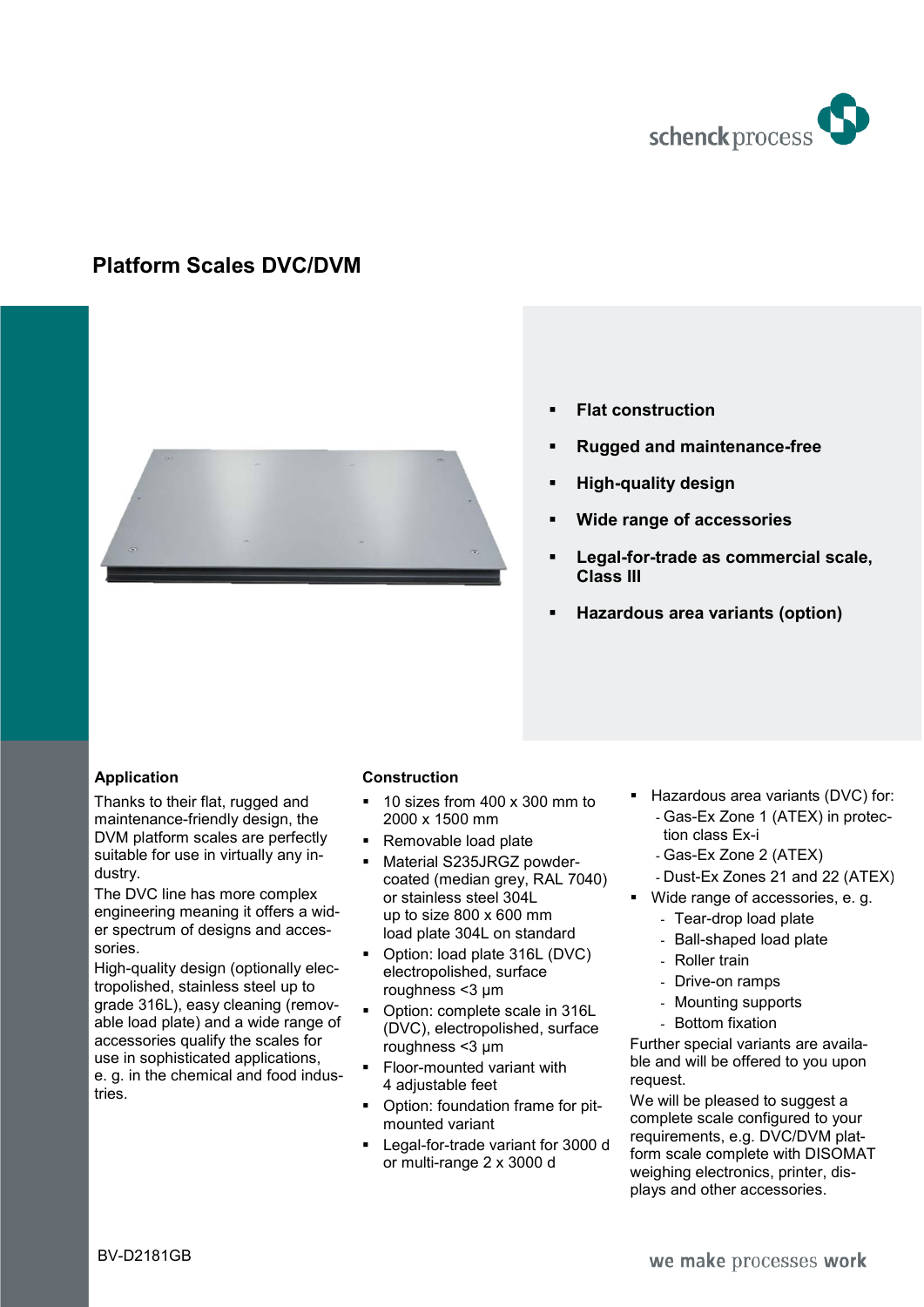# **Available combinations of scale size and rated capacities**

| <b>Size</b> |    |     | Weighing range [kg] |     |      |      |
|-------------|----|-----|---------------------|-----|------|------|
| [mm]        | 60 | 150 | 300                 | 600 | 1500 | 3000 |
| 400 x 300   | X  |     |                     |     |      |      |
| 500 x 400   | X  | X   |                     |     |      |      |
| 650 x 500   | X  | x   | x                   |     |      |      |
| 800 x 600   | X  | x   | х                   |     |      |      |
| 1000 x 800  |    |     |                     | X   | Χ    | х    |
| 1000 x 1000 |    |     |                     | X   | X    | х    |
| 1250 x 1000 |    |     |                     | Х   | Χ    | Χ    |
| 1500 x 1250 |    |     |                     | X   | Χ    | Χ    |
| 1500 x 1500 |    |     |                     | X   | X    | X    |
| 2000 x 1500 |    |     |                     | X   | Χ    | Χ    |

## **View of scales up to size 500 x 400 mm** (with S235JRGZ variant up to 650 x 500 mm)



Load plate of 304L on standard.

**Dimensions and load limits**



(with S235JRGZ variant up to 800 x 600 mm)





Support feet diameter: 80 mm Adjusting range: 5 mm

| <b>Size</b>             | Height DVC  | <b>Height DVM</b> | Support spacing | Cable  | Dead   |      | Strength |        |
|-------------------------|-------------|-------------------|-----------------|--------|--------|------|----------|--------|
| $\lceil mm \rceil$      | [mm]        | [mm]              | [mm]            | length | weight | Mid  | Side     | Corner |
| (a x b)                 | (c)         | (c)               | $(d \times e)$  | [m]    | [kg]   | [kg] | [kg]     | [kg]   |
| 400 x 300               | 94 (**:101) | 96                | 344 x 244       | 1,5    | 11     | 130  | 85       | 45     |
| 500 x 400               | 96 (**:104) | 110               | 443 x 343       | 1,5    | 18     | 300  | 200      | 100    |
| 650 x 500<br>$^{\star}$ | 145         | 142               | 530 x 434       | 3      | 20     | 600  | 400      | 200    |
| 650 x 500<br>$***$      | 90          | 140               | 550 x 400       | 3      | 20     | 450  | 300      | 150    |
| 800 x 600<br>*)         | 145         | 142               | 680 x 534       | 3      | 35     | 1200 | 800      | 400    |
| $***$<br>800 x 600      | 90          | 140               | 700 x 500       | 3      | 35     | 900  | 600      | 300    |
| 1000 x 800              | 90          | 100               | 804 x 604       | 6      | 140    | 4500 | 3000     | 1500   |
| 1000 x 1000             | 90          | 100               | 804 x 804       | 6      | 160    | 4500 | 3000     | 1500   |
| 1250 x 1000             | 90          | 100               | 1054 x 804      | 6      | 185    | 4500 | 3000     | 1500   |
| 1500 x 1250             | 90          | 100               | 1304 x 1054     | 6      | 270    | 4500 | 3000     | 1500   |
| 1500 x 1500             | 90          | 100               | 1304 x 1304     | 6      | 305    | 4500 | 3000     | 1500   |
| 2000 x 1500             | 100         | 100               | 1804 x 1304     | 6      | 425    | 4500 | 3000     | 1500   |

\*) S235JRGZ

\*\*) Stainless steel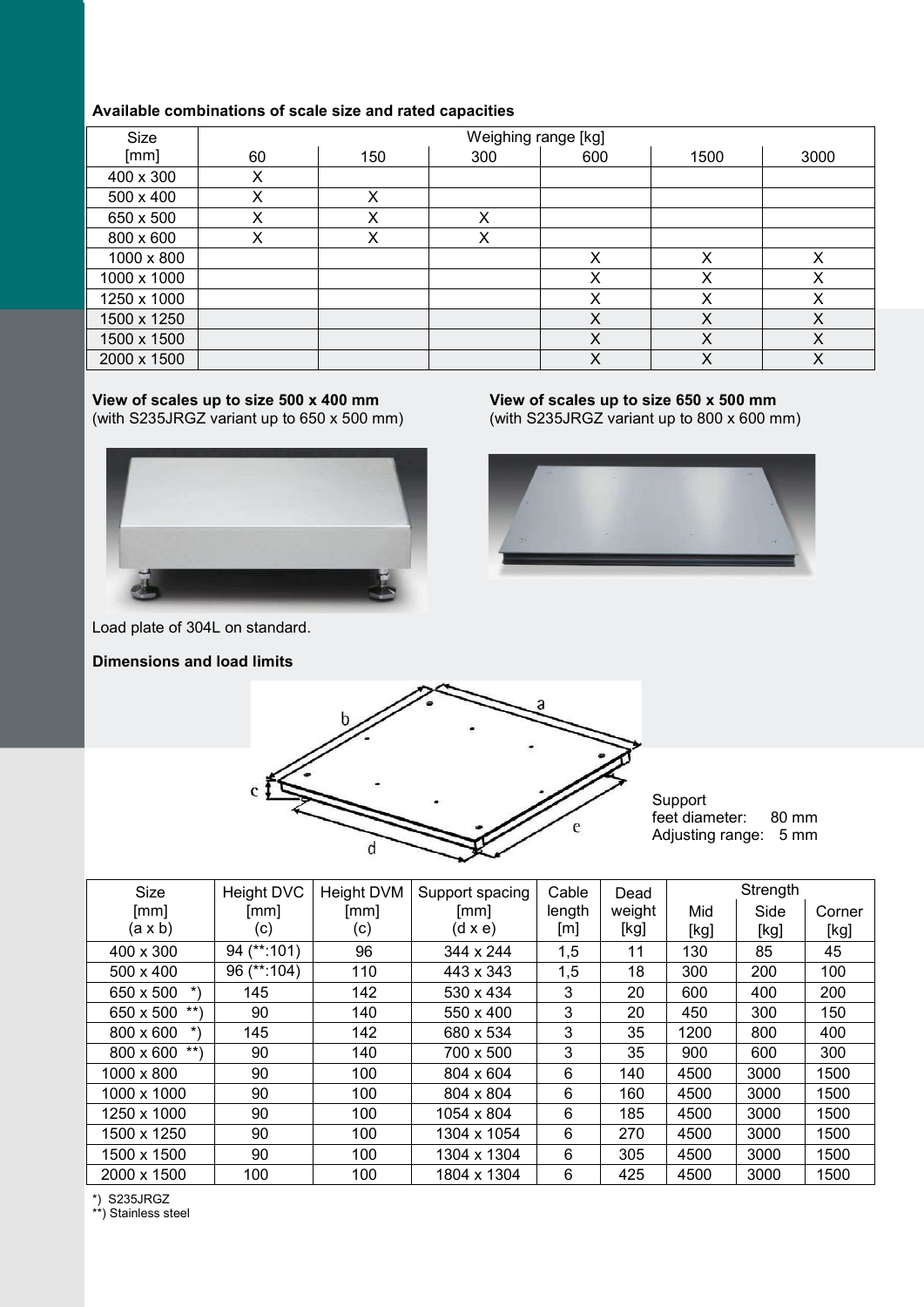### **Foundation Frame**

For mounting the DVC/DVM scales in a pit, appropriate foundation frames are available. These frames have the job of perfectly bordering the edge of the foundation pit. The frames for the DVC line also provide centering and metallic mounting surfaces for the adjustment bases of this platform scale.

That reduces the demands made of evenness and strength of the pit floor.

All you have to do is install the foundation frame in the prepared pit and fill the residual gap with concrete. For further details, please see the installation instructions given in Service Manual BV-H2224.

### **Dimensions of user's pit**



#### **Note:** Dimensions [mm] H, G (dewatering) and E, F (cable inlet) are useful suggestions and can be varied in case of need.

| Platform size        | Foundation<br>frame inner<br>dimensions | Pit inner<br>dimensions<br>$(A \times B)$ | Pit depth<br>(C) | Mounting<br>surface<br>(D) | Correction<br>sheets | E   | F    | G   | Н    |
|----------------------|-----------------------------------------|-------------------------------------------|------------------|----------------------------|----------------------|-----|------|-----|------|
| 800 x 600<br>$\star$ | 814 x 614                               | 970 x 770                                 | 160              | 220                        | 150 x 150            | 200 | 485  | 560 | 485  |
| $***$ \<br>800 x 600 | 814 x 614                               | 950 x 750                                 | 105              | 250                        | 200 x 200            | 175 | 475  | 570 | 475  |
| 1000 x 1000          | 1014 x 1014                             | 1150 x 1150                               | 105              | 300                        | 250 x 250            | 250 | 800  | 575 | 575  |
| 1250 x 1000          | 1264 x 1014                             | 1400 x 1150                               | 105              | 300                        | 250 x 250            | 250 | 800  | 575 | 575  |
| 1500 x 1250          | 1514 x 1264                             | 1650 x 1400                               | 105              | 300                        | 250 x 250            | 450 | 1100 | 700 | 700  |
| 1500 x 1500          | 1514 x 1514                             | 1650 x 1650                               | 105              | 300                        | 250 x 250            | 480 | 1200 | 825 | 825  |
| 2000 x 1500          | 2014 x 1514                             | 2170 x 1670                               | 115              | 300                        | 300 x 300            | 250 | 1185 | 835 | 1185 |

\*) S235JRGZ

\*\*) Stainless steel

# **Available preference sizes (Reduced range of products supplied with DVM models)**

| Size [mm]   | Material               | Rated Capacity [kg] | Quality        | Ordering no. |  |  |  |
|-------------|------------------------|---------------------|----------------|--------------|--|--|--|
|             | <b>Platform scales</b> |                     |                |              |  |  |  |
| 800 x 600   | S235JRGZ               | 300                 | C <sub>3</sub> | V020526.B01  |  |  |  |
| 1000 x 1000 | S235JRGZ               | 600                 | C <sub>3</sub> | V020526.B02  |  |  |  |
| 1250 x 1000 | S235JRGZ               | 600                 | C <sub>3</sub> | V020526.B03  |  |  |  |
| 1000 x 1000 | S235JRGZ               | 1500                | C <sub>3</sub> | V020526.B04  |  |  |  |
| 1250 x 1000 | S235JRGZ               | 1500                | C <sub>3</sub> | V020526.B05  |  |  |  |
| 1500 x 1250 | S235JRGZ               | 1500                | C <sub>3</sub> | V020526.B06  |  |  |  |
| 1500 x 1500 | S235JRGZ               | 1500                | C <sub>3</sub> | V020526.B07  |  |  |  |
| 2000 x 1500 | S235JRGZ               | 1500                | C <sub>3</sub> | V020526.B08  |  |  |  |
| 1000 x 1000 | S235JRGZ               | 3000                | C <sub>3</sub> | V020526.B09  |  |  |  |
| 1250 x 1000 | S235JRGZ               | 3000                | C <sub>3</sub> | V020526.B10  |  |  |  |
| 1500 x 1250 | S235JRGZ               | 3000                | C <sub>3</sub> | V020526.B11  |  |  |  |
| 1500 x 1500 | S235JRGZ               | 3000                | C <sub>3</sub> | V020526.B12  |  |  |  |
| 2000 x 1500 | S235JRGZ               | 3000                | C <sub>3</sub> | V020526.B13  |  |  |  |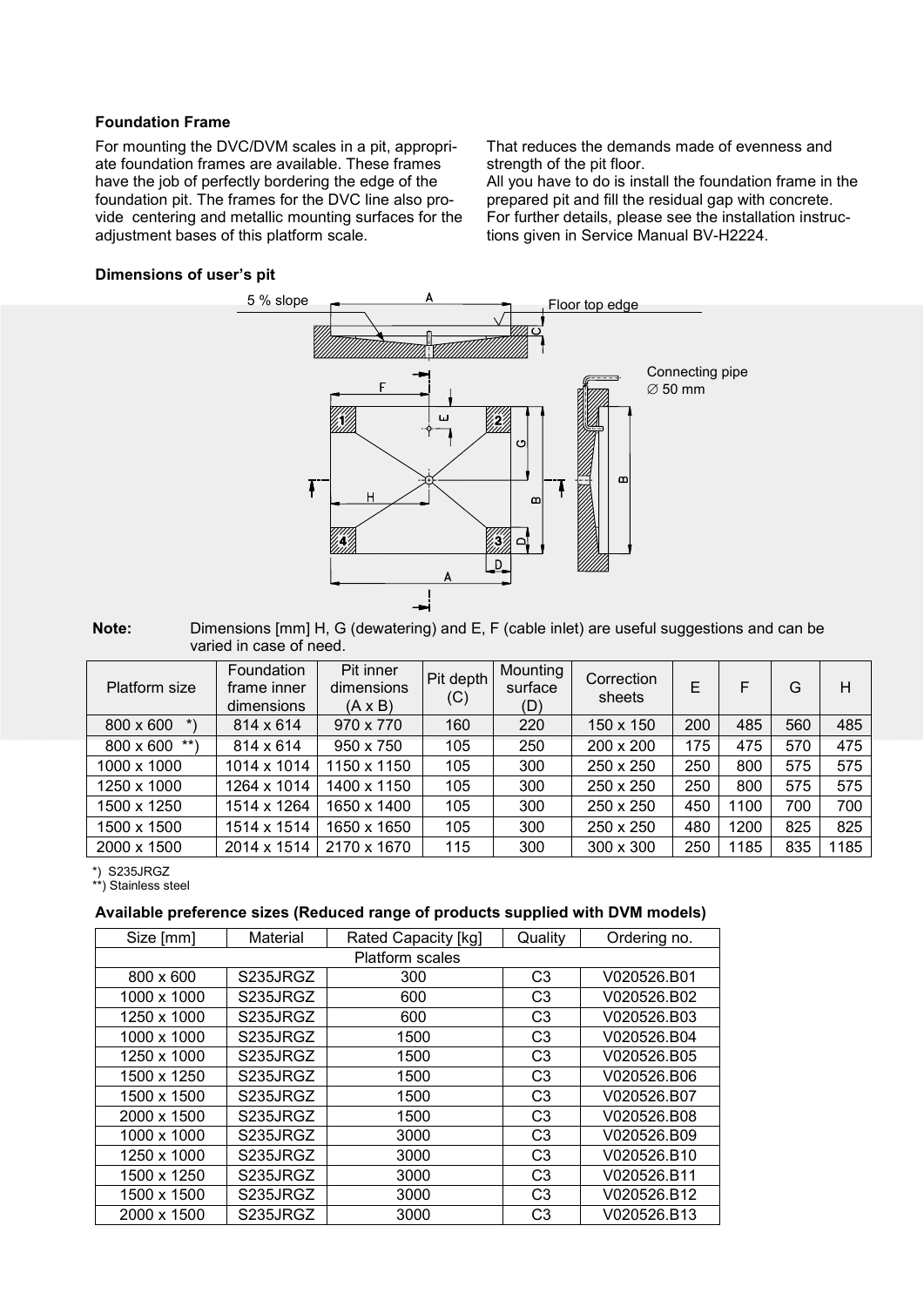

| Size [mm]   | Material | Rated Capacity [kg]         | Quality        | Ordering no. |        |
|-------------|----------|-----------------------------|----------------|--------------|--------|
|             |          | Platform scales             |                |              |        |
| 800 x 600   | 304L     | 300                         | C <sub>3</sub> | V020538.B01  |        |
| 1000 x 1000 | 304L     | 600                         | C <sub>3</sub> | V020538.B02  |        |
| 1250 x 1000 | 304L     | 600                         | C <sub>3</sub> | V020538.B03  |        |
| 1000 x 1000 | 304L     | 1500                        | C <sub>3</sub> | V020538.B04  |        |
| 1250 x 1000 | 304L     | 1500                        | C <sub>3</sub> | V020538.B05  |        |
| 1500 x 1250 | 304L     | 1500                        | C <sub>3</sub> | V020538.B06  |        |
| 1500 x 1500 | 304L     | 1500                        | C <sub>3</sub> | V020538.B07  |        |
| 2000 x 1500 | 304L     | 1500                        | C <sub>3</sub> | V020538.B08  |        |
| 1000 x 1000 | 304L     | 3000                        | C <sub>3</sub> | V020538.B09  |        |
| 1250 x 1000 | 304L     | 3000                        | C <sub>3</sub> | V020538.B10  |        |
| 1500 x 1250 | 304L     | 3000                        | C <sub>3</sub> | V020538.B11  |        |
| 1500 x 1500 | 304L     | 3000                        | C <sub>3</sub> | V020538.B12  |        |
| 2000 x 1500 | 304L     | 3000                        | C <sub>3</sub> | V020538.B13  |        |
|             |          | Platform scales Ex-i Zone 1 |                |              |        |
| 800 x 600   | 304L     | 300                         | C <sub>3</sub> | V020546.B01  |        |
| 1000 x 1000 | 304L     | 600                         | C <sub>3</sub> | V020546.B02  |        |
| 1250 x 1000 | 304L     | 600                         | C <sub>3</sub> | V020546.B03  |        |
| 1000 x 1000 | 304L     | 1500                        | C <sub>3</sub> | V020546.B04  |        |
| 1250 x 1000 | 304L     | 1500                        | C <sub>3</sub> | V020546.B05  |        |
| 1500 x 1250 | 304L     | 1500                        | C <sub>3</sub> | V020546.B06  |        |
| 1500 x 1500 | 304L     | 1500                        | C <sub>3</sub> | V020546.B07  |        |
| 2000 x 1500 | 304L     | 1500                        | C <sub>3</sub> | V020546.B08  |        |
| 1000 x 1000 | 304L     | 3000                        | C <sub>3</sub> | V020546.B09  |        |
| 1250 x 1000 | 304L     | 3000                        | C <sub>3</sub> | V020546.B10  |        |
| 1500 x 1250 | 304L     | 3000                        | C <sub>3</sub> | V020546.B11  |        |
| 1500 x 1500 | 304L     | 3000                        | C <sub>3</sub> | V020546.B12  |        |
| 2000 x 1500 | 304L     | 3000                        | C <sub>3</sub> | V020546.B13  |        |
|             |          | Foundation frame            |                |              |        |
| 800 x 600   | S235JRGZ |                             |                | V020567.B01  |        |
| 1000 x 1000 | S235JRGZ |                             |                | V020567.B02  |        |
| 1250 x 1000 | S235JRGZ |                             |                | V020567.B03  |        |
| 1500 x 1250 | S235JRGZ |                             |                | V020567.B04  |        |
| 1500 x 1500 | S235JRGZ |                             |                | V020567.B05  |        |
| 2000 x 1500 | S235JRGZ |                             |                | V020567.B06  |        |
|             |          | Foundation frame            |                |              |        |
| 800 x 600   | 304L     |                             |                | V020575.B01  |        |
| 1000 x 1000 | 304L     |                             |                | V020575.B02  |        |
| 1250 x 1000 | 304L     |                             |                | V020575.B03  |        |
| 1500 x 1250 | 304L     |                             |                | V020575.B04  |        |
| 1500 x 1500 | 304L     |                             |                | V020575.B05  |        |
| 2000 x 1500 | 304L     |                             |                | V020575.B06  |        |
|             |          | Small scales                |                |              | Furthe |
| 400 x 500   | 304L     | 60                          | C3             | V020576.B01  | acces  |
| 400 x 500   | 304L-Exi | 60                          | C <sub>3</sub> | V020577.B01  | upon   |
|             |          |                             |                |              |        |

er sizes and sories available request.

**Schenck Process GmbH** Pallaswiesenstr. 100 64293 Darmstadt, Germany T +49 6151 1531-0<br>F +49 6151 1531-6 F +49 6151 1531-66 sales@schenckprocess.com www.schenckprocess.com